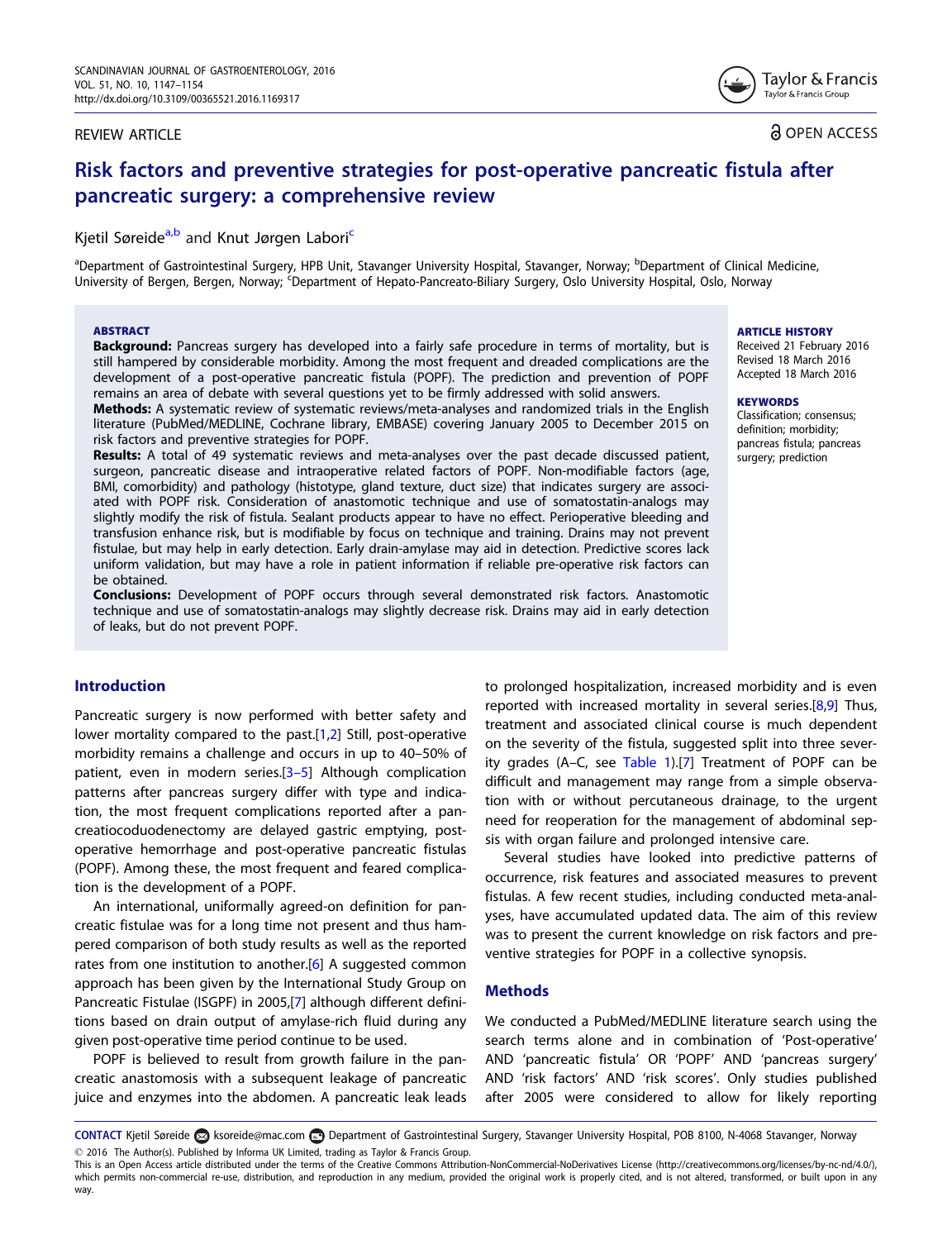<span id="page-1-0"></span>Table 1. Consensus parameters for POPF grading (ISGPS criteria).

| Grade                           | А        | В                 |                   |
|---------------------------------|----------|-------------------|-------------------|
| Clinical conditions             | Well     | Often well        | Ill appearing/bad |
| Specific treatment <sup>a</sup> | No       | Yes/no            | Yes               |
| US/CT (if obtained)             | Negative | Negative/positive | Positive          |
| Persistent drainage             | No       | Usually yes       | Yes               |
| (after 3 weeks) <sup>b</sup>    |          |                   |                   |
| Reoperation                     | No       | No                | Yes               |
| Death related to POPF           | No       | No                | Possibly yes      |
| Signs of infections             | No       | Yes               | Yes               |
| Sepsis                          | No       | No                | Yes               |
| Readmission                     | No       | Yes/no            | Yes/no            |

ISGPS denotes International Study Group of Pancreatic Surgery; US: ultrasonography; CT: computed tomographic scan; POPF: post-operative pancreatic fistula. Reproduced from Bassi et al., Surgery 2005 [\[7](#page-4-0)].

<sup>a</sup>Partial (peripheral) or total parenteral nutrition, antibiotics, enteral nutrition, somatostatin analog and/or minimal invasive drainage.

bWith or without a drain in situ.

according to the International Study Group on Pancreatic Fistula Definition issued that year.[[7\]](#page-4-0) The search period ended as of 3 December 2015 to cover the emerging evidence over the last decade, since the presentation of the ISGPS definition in 2005. Specific searches were done for combined key words with 'randomized controlled trials', 'prospective trials' and 'systematic reviews', the latter as the topic of POPF has been investigated in several more specific research questions. The final inclusion of papers to cite and refer was made at the discretion of the authors. Where several reports exist, we prioritized the most recent or the one with highest evidence level. Case reports, single-center retrospective studies and editorials were excluded. Specific management of POPF is a long and controversial chapter to cover in itself, and as such studies solely dealing with this aspect of POPF were excluded.

#### **Results**

Of a total of 1998 hits in the PubMed literature, we included 49 systematic reviews and meta-analyses,[[10–58](#page-4-0)] all of which were conducted within the last 5 years (2011–2015). Three of these were Cochrane reviews.[\[29](#page-4-0),[35,36](#page-4-0)] Further, randomized clinical trials and trial protocols (for unpublished/ongoing studies) were identified.[[59–76\]](#page-5-0) Additional citations, such as prospective clinical evaluation, collective reviews or seminal reports that are influential on the specific concepts were cited when applicable to the topic discussion.

Based on the identified and updated recent literature, we first present and discuss risk estimation of POPF based on surgery and surgical techniques including the type of anastomosis; second, we will discuss pancreas-specific factors including texture and the types of underlying pathology; third, we will discuss biomarkers of risk; further, we will present results from interventions, including use of drains, stents or products; finally, we will discuss the available clinical risk scores and their current role.

#### Pancreas surgery and POPF

A collective review of all reports using the standard POPF definitions found a POPF rate after pancreaticoduodenectomy in the range of 20–25%, while the fistula rate after distal pancreatectomy exceeded 30%.[\[26\]](#page-4-0) However, there is considerable bias in this as procedure may be strongly related to the type of underlying pathology. For example, pancreatic neuroendocrine tumors (PNETs) had a higher risk of POPF,[\[77\]](#page-5-0) but this was largely attributed to the fact that these types of tumors more frequently underwent atypical resections and enucleations,[[77,78\]](#page-5-0) thus posing a different risk for ductal injury. Similarly, distal pancreatectomies have higher fistula rates (25–40%)[\[79\]](#page-5-0) than formal pancreas resections, such as pancreaticoduodenectomy. In distal resections, tail resections appear to have higher risk than more central resections.<sup>[\[80\]](#page-5-0)</sup> and a systematic review demonstrated superiority of stapler closure over suture closure in distal pancreatectomies.<sup>[\[10\]](#page-4-0)</sup> However, the largest RCT on stapler versus hand-sewn closure of the pancreatic remnant (the DISPACT trial) found no difference between the two methods.<sup>[\[61\]](#page-5-0)</sup> 'Wrapping' techniques using the omentum or falciform ligament to wrap the pancreaticojejunal anastomosis or the pancreatic section of distal pancreatectomy have not been associated with reduction of fistulas.[\[23\]](#page-4-0) Currently, no differences between laparoscopic and open surgery in the incidence of POPF have been demonstrated in distal resections or pancreaticoduodenectomy for either benign or malignant disease, but data on oncological outcomes are insufficient.[\[16,](#page-4-0)[81,82](#page-6-0)] A recent small RCT failed to demonstrate a difference between pancreaticojejunostomy and stapled closure in distal pancreatectomy.[[76](#page-5-0)]

#### Anastomotic technique after pancreaticoduodenectomy

The best anastomotic technique in pancreas surgery has been an area of controversy for a long time and raised consider-able debate among experts and investigators.<sup>[\[83](#page-6-0)]</sup> Several recent studies and meta-analyses have reported POPF results from various variations of surgical anastomotic techniques.[\[43,47,48,50,65,](#page-5-0)[84,85](#page-6-0)]. Six meta-analyses [[43,45–48,50\]](#page-5-0) have investigated the effect of the two most commonly performed anastomotic techniques for creating continuity between the pancreas remnant and the gastrointestinal tract – pancreaticogastrostomy and pancreaticojejunostomy – and their effect on fistula rates, and found significantly different rates of POPF in all six meta-analyses. The difference in the POPF rates is likely due to the variation in studies included, yet the risk reduction remains similar across studies (odds ratio at about 0.51 in favor of pancreaticogastrostomy). The meta-analyses, although conducted and published within the same time-frame (five published in 2015, one in 2014) include different number of trials and patients (ranging from 4 to 8 randomized trials; and from 676 to 1211 patients included), and also arrive at different conclusions concerning the additional effect on other outcomes, such as biliary fistula rates and intra-abdominal fluid collections. Despite the slight difference in included material, the superiority of pancreaticogastrostomy appears consistent in all the meta-analyses, as all six studies conclude with an overall reduced risk for POPF. Notably, a recent small Canadian RCT found no difference between the two techniques, and the trial was stopped early.[\[85\]](#page-6-0)

Anastomosis between the pancreatic stump and the jejunum includes various forms ranging from end-to-side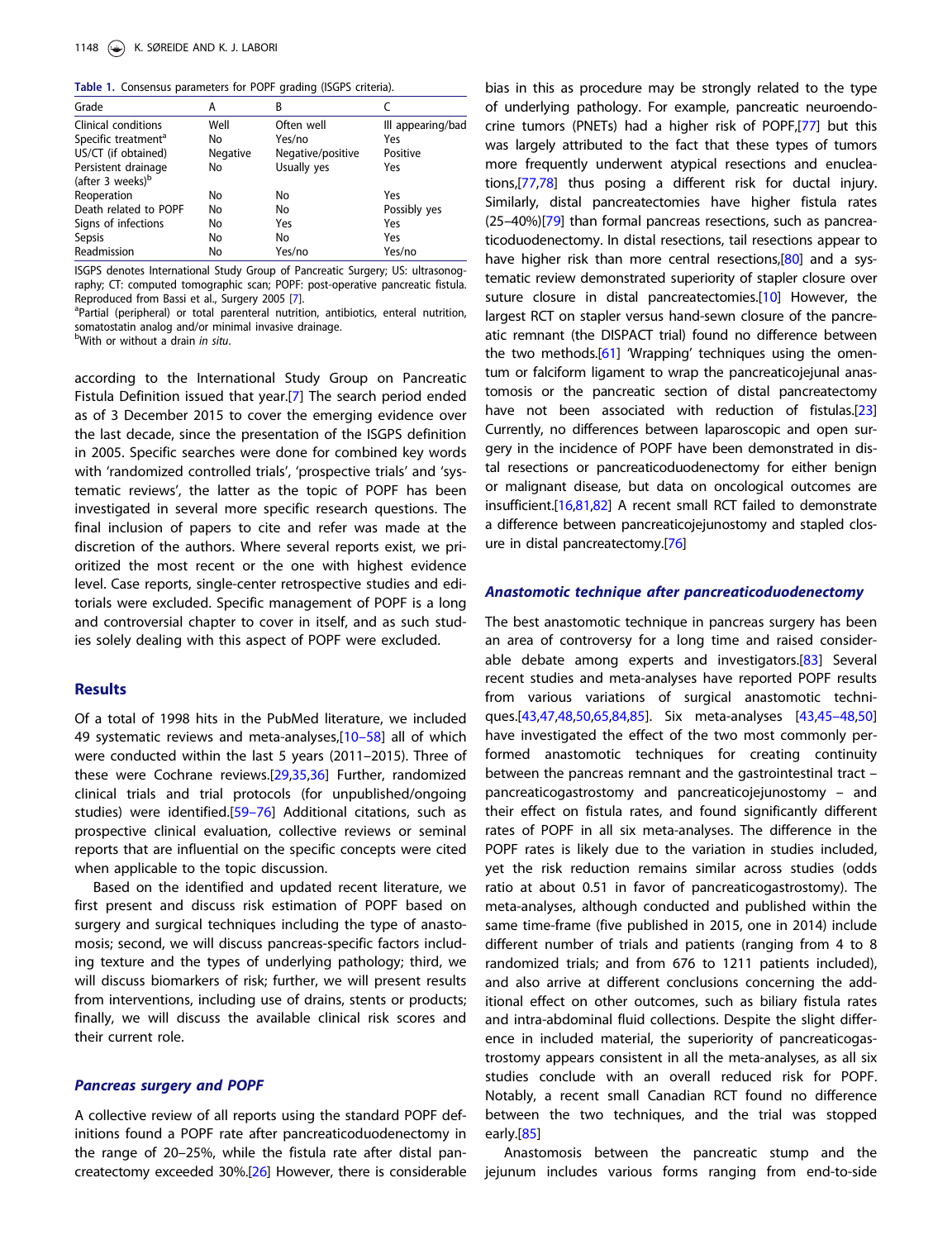<span id="page-2-0"></span>duct-to-mucosa anastomosis, end-to-side or end-to-end invagination techniques (dunking). The most frequently used technique for pancreaticojejunostomy is the end-to-side, duct-to-mucosa anastomosis.

A Chinese RCT [\[75\]](#page-5-0) showed that an invagination technique ('binding pancreaticojejunostomy') significantly decreased post-operative complication and pancreaticojejunostomy leakage rates (with fistula rates approaching zero) and shortened hospital stay when compared with conventional pancreaticojejunostomy. However, these results were not confirmed in two French prospective case–control studies.<sup>[[86,87\]](#page-6-0)</sup> Thus, the role of this technique is not yet confirmed or validated externally.

The neck of the pancreas is a vascular watershed between the celiac and superior mesenteric arterial systems. In a prospective, non-randomized study, $[88]$  $[88]$  $[88]$  the blood supply at the cut surface of the pancreas was evaluated, and if found inadequate, the pancreas was cut back 1.5–2.0 cm to improve the blood supply. The technique resulted in a very low POPF rate.

The co-called 'Blumgart anastomosis' using transpancreatic U-sutures has also been proposed to decrease the leak rate, and modifications of this technique have achieved a favorable outcome in some non-randomized trials. Others have investigated the effect of separating the pancreaticojejunostomy from the biliary anastomosis, but found no significant difference in fistula rates with single-loop over double-loop (Roux-en-Y) anastomosis.[[17\]](#page-4-0)

Some expert centers perform total pancreatectomy in highly selected cases to prevent a POPF from a high-risk pancreatic anastomosis in patients unlikely to tolerate a severe leak. In a recent study from Heidelberg in Germany, [\[89](#page-6-0)] around 20% of 434 total pancreatectomies were performed because of the morphology of the otherwise remaining pancreas; athrophic with pre-existing diabetes mellitus, extremely soft or lipomatous pancreas or a pancreas with inherent pancreatitis that would be associated with a presumably unacceptable high risk of anastomosis-related complications; or because of high risks of combined arterial resections and potential POPF. Notably, these are highly selected patients and represent a situation where the pros and cons of total pancreatectomy must be carefully discussed with the patient prior to surgery. While the pertinent information is not easily obtained pre-operatively, the patient's frailty (presence of comorbidity), the impression of the pancreatic gland on imaging studies (atrophic, small duct), the underlying pathology (benign vs. malign) and the type of procedure planned (respective procedure) may give some advice to the likelihood that a total pancreatectomy may be considered as an alternative to a high-risk pancreatic anastomosis.

## Pancreatic gland and duct characteristics

Small pancreatic duct (such as  $\leq$ 3 mm) has been reported to be an independent risk factor for POPF.[\[90](#page-6-0),[91\]](#page-6-0) Gland texture also represents a potential contributing factor in anastomotic failures.[[92](#page-6-0)] A 'soft gland' is usually associated with higher risk of POPF, but there is a lack of consensus in how to objectively score this feature. The combination of a soft gland and a small duct increases the risk for fistulae with several magnitudes.[\[93\]](#page-6-0) One study performed ultrasound elastography intraoperatively in order to quantify the texture of the gland.[[94](#page-6-0)] Others have suggested pre-operative computed tomography (CT) calculated pancreatic remnant volume and duct width to offer useful information about the risk of POPF.<sup>[\[95\]](#page-6-0)</sup> Evaluation of the 'elastic modulus' by a mechanical method ex vivo has been attempted to correlate with the tactile impression of the operating surgeon.[[96](#page-6-0)] While the measurements correlated well (but not perfect) with the surgeons' tactile impression of a hard or soft gland, the method is limited by the ex vivo approach. Currently, the surgeon's tactile impression is what determines gland texture. Whether alternative techniques are warranted to specifically reduce POPF rates in soft glands with small ducts have yet to be demonstrated.

#### Biomarker and alternative detection techniques

Metabolic profiling of predictive biomarkers has also been attempted.[[97\]](#page-6-0) A fluorescent-based chymotrypsin detection probe was able to detect increased enzyme in pancreatic fluid, which correlated with development of fistulae.[\[98\]](#page-6-0) Validation and generalized availability hampers the daily use of these promising techniques.

Currently, the use of a low albumin level may be the most consistent, widespread available and low cost alternative for prediction of fistula risk.[\[90,99–101\]](#page-6-0) A study using intraperitoneal microdialysis [[97](#page-6-0)] to monitor intraperitoneal metabolites (glycerol, lactate, pyruvate and glucose) close to the pancreaticojejunostomy showed that patients who later developed clinically significant POPF had higher intraperitoneal glycerol concentrations and lactate/pyruvate ratios, and lower glucose concentrations in combination with an increase in trypsinogen activation peptide. Also, several different measures of amylase in either serum or drain fluids have been proposed to correlate with fistula risk.[[102–104\]](#page-6-0)

#### Stents in pancreatic surgery

Stents to drain the pancreatic duct can be placed externally or internally after pancreatic surgery. Stents represent another controversial area for which evidence is conflicting. One single-institution series found no protective effect of either internal or external stent use, and suggested even some adverse effects to be associated with the placement of stents.[[105](#page-6-0)] A Cochrane systematic review [\[36\]](#page-4-0) suggested the use of stents to be potentially beneficial, but based on few patients ( $n = 656$ ) and low-level evidence. In another meta-analysis of four trials comprising 416 patients,[[24\]](#page-4-0) the use of external pancreatic duct stenting was found to reduce the incidence of both any grade POPF formation [OR 0.37, 95% confidence interval (CI) 0.23–0.58,  $p < 0.001$ ] and clinically significant (grade B or C) POPF formation (OR 0.50, 95% CI 0.30–0.84,  $p < 0.001$ ) following pancreaticoduodenectomy. The use of internal stents in pancreatic ducts anastomosis did not appear to reduce the rate of POPF in a second metaanalysis,[[52](#page-5-0)] but the evidence is weak and based on limited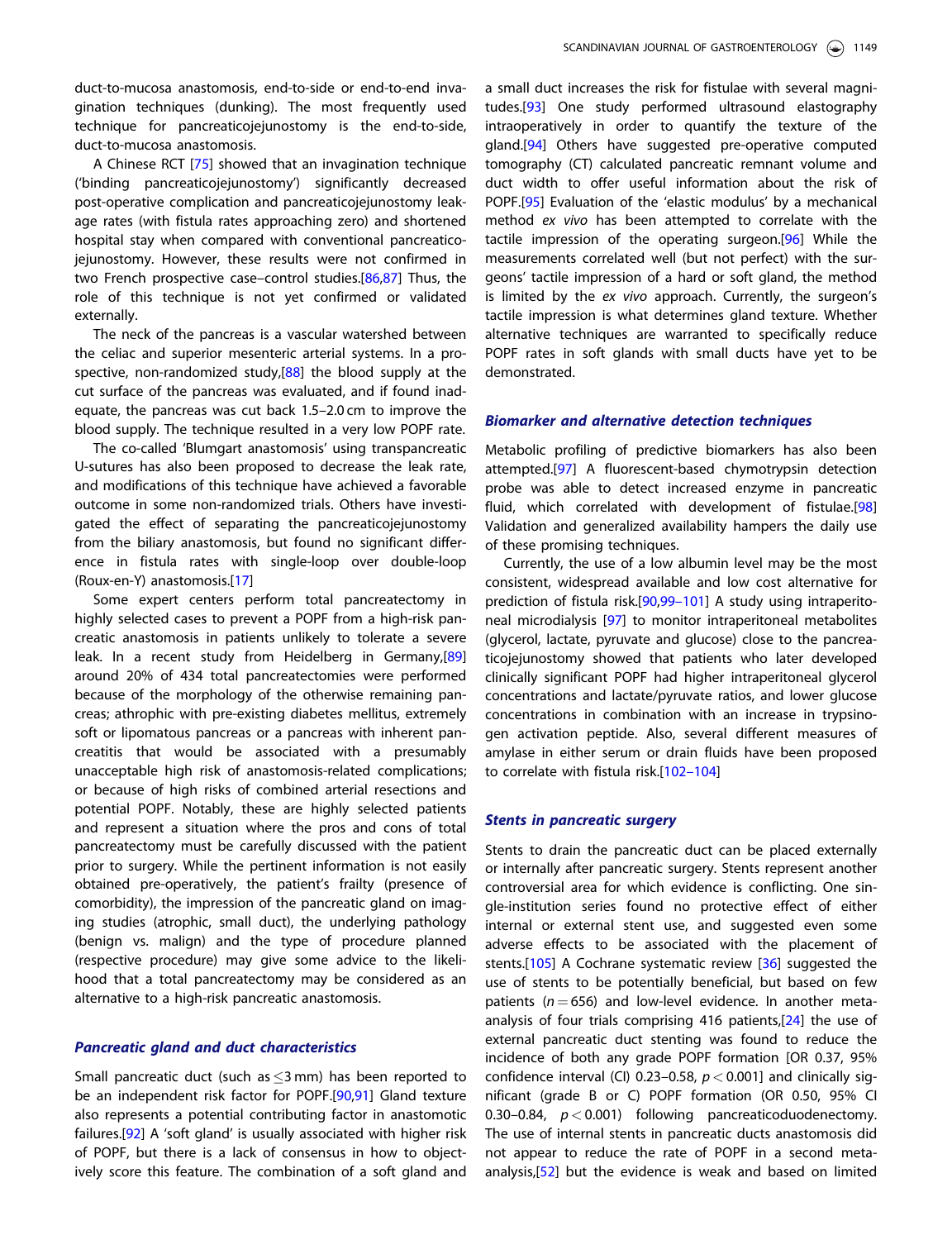<span id="page-3-0"></span>level 1 evidence. Currently, the jury is still out on this question, and the decision to place a stent or not is left to the surgeon's discretion.

#### Post-operative drains

Use of drains to prevent or to assess risk of fistula continues to be debated.[[106–109](#page-6-0)] A recent RCT was stopped prematurely as the no-drain group had an excess mortality compared to the drain group (12% in no-drain compared to 3% for drains), and has argued that routine non-use of drains should be avoided.[\[64\]](#page-5-0) A subsequent meta-analyses [\[11](#page-4-0)] found one RCT and four non-randomized comparative studies recruiting 1728 patients. Patients without prophylactic drainage after pancreaticoduodenectomy had significantly higher mortality (OR = 2.32, 95%CI: 1.11–4.85;  $p = 0.02$ ), despite the fact that they were associated with fewer overall complications (OR =0.62, 95%CI: 0.48–0.82;  $p = 0.00$ ), major complications (OR = 0.75, 95%CI: 0.60–0.93;  $p = 0.01$ ) and readmissions (OR =0.77, 95%CI: 0.60–0.98;  $p = 0.04$ ). There were no significant differences in the rates of pancreatic fistula, intraabdominal abscesses, post-pancreatectomy hemorrhage, biliary fistula, delayed gastric emptying, reoperation or radiologic-guided drains between the two groups. Notably, this meta-analyses is highly skewed toward the trial results from the van Buren study, [\[64\]](#page-5-0) questioning the validity of performing meta-analytic techniques to this question in the first place. Results from the DRAPA trial may give new clues to the role and use of drains in pancreatic surgery.[\[63\]](#page-5-0)

#### Somatostatin analogs

Use of octreotide after pancreatic surgery remains a contro-versial topic.[\[35,](#page-4-0)110-112] In a Cochrane review [\[35\]](#page-4-0) covering 21 trials with a total of 2348 patients, there was a reduction in overall fistula rates with the use of somatostatin-analogs after pancreas surgery (RR 0.66; 95% CI 0.55–0.79;  $n = 2206$ ). However, when investigating those trials that specifically reported clinically relevant fistulae, no difference was found (RR 0.69; 95% CI 0.38–1.28;  $n = 292$ ). Intra-arterial injection of octreotide did not affect gland texture in a small RCT.[[70](#page-5-0)]

Pasireotide is a new somatostatin analog used in the treatment of Cushing syndrome, and with a 40-times higher affinity to the somatostatin-5 receptor compared to other somatostatin-analogs. A recent RCT on pasireotide [\[113\]](#page-6-0) demonstrated a significant reduction in clinically relevant fistulas, leaks and abscesses (relative risk, 0.44; 95% CI, 0.24 to 0.78;  $p = 0.006$ ). The effect remained significant in favor of pasireotide when looking specifically at type of surgery (pancreaticoduodenectomy vs. distal resections) and duct size (dilated vs. normal). This drug is currently more costly than other somatostatin-analogs, for which cost-effectiveness have not been demonstrated.[\[114\]](#page-6-0)

## Fibrin sealants and duct occlusion techniques

Covering of the anastomosis with a sealant to protect from leakage is an intuitively attractive approach. However, evidence is weak and most studies report no beneficial effect of this approach.[\[25,](#page-4-0)[115](#page-6-0)] No effect of Tachosil<sup>TM</sup> was reported in a randomized trial.[\[71\]](#page-5-0) Occlusion of the pancreatic duct with a chemical substance to avoid a pancreatic anastomosis during pancreaticoduodenectomy has been tried in some centers. A Dutch/Italian RCT [\[116\]](#page-6-0) showed that duct occlusion (Ethibloc, Neoprene or Trasylol) without pancreaticojejunostomy significantly increased the risk of endocrine pancreatic insufficiency. However, the technique did not reduce postoperative complications or mortality, and there has been no widespread use of this method.

## Clinical risk scores

Independent risk factors associated with POPF have been proposed in multivariable risk scores for pre-operative risk prediction.[[117–121](#page-6-0)] Common to several scores is that BMI and pancreatic duct size together are strong predictors of the risk of POPF. The Fistula Risk Score proposes four variables on a 10-point scale; however, the score can only be evaluated intraoperatively as it considers the amount of blood loss as one of the risk factors. In addition gland texture, duct size and type of pathology (pancreas mass vs. others) are included.[[120\]](#page-7-0) Indeed, intraoperative blood loss appears to be the strongest factor in this construct.[[121\]](#page-7-0) Also, the validation effort of a multicenter study was weak at best as it essentially compared results among four surgeons, and thus generalizability has yet to be proven. An alternative score relied on pathologist assessment of pancreatic fibrosis and fatty infiltration, thus hamper-ing the pre-operative assessment of risk.[\[119\]](#page-6-0) Consequently, only one proposed pre-operative risk score has yet to be externally validated. This appears simple and easy to use and essentially relies on BMI and duct size alone.[[118\]](#page-6-0)

#### **Conclusions**

The prediction and prevention of POPF remains an area of debate. Patient, surgeon and intraoperative factors are all important in addressing the POPF risk. Non-modifiable factors such as patients' age, BMI, comorbidity and the underlying pathology that indicate surgery may be inherently associated with risk. Gland texture and duct size are similarly non-modifiable, while choice of anastomotic technique and use of somatostatin-analogs may reduce the POPF risk. Sealant products are not effective. Perioperative bleeding and transfusion increase risk and is object to the surgeons' meticulous focus on technique. Drains do not prevent fistulae, but may help in early detection and appropriate timely intervention.

#### Disclosure statement

The authors report no conflicts of interest. The authors alone are responsible for the content and writing of this article.

## **References**

[\[1\] D](#page-0-0)erogar M, Blomberg J, Sadr-Azodi O. Hospital teaching status and volume related to mortality after pancreatic cancer surgery in a national cohort. Br J Surg. 2015;102:548–557 (discussion 57).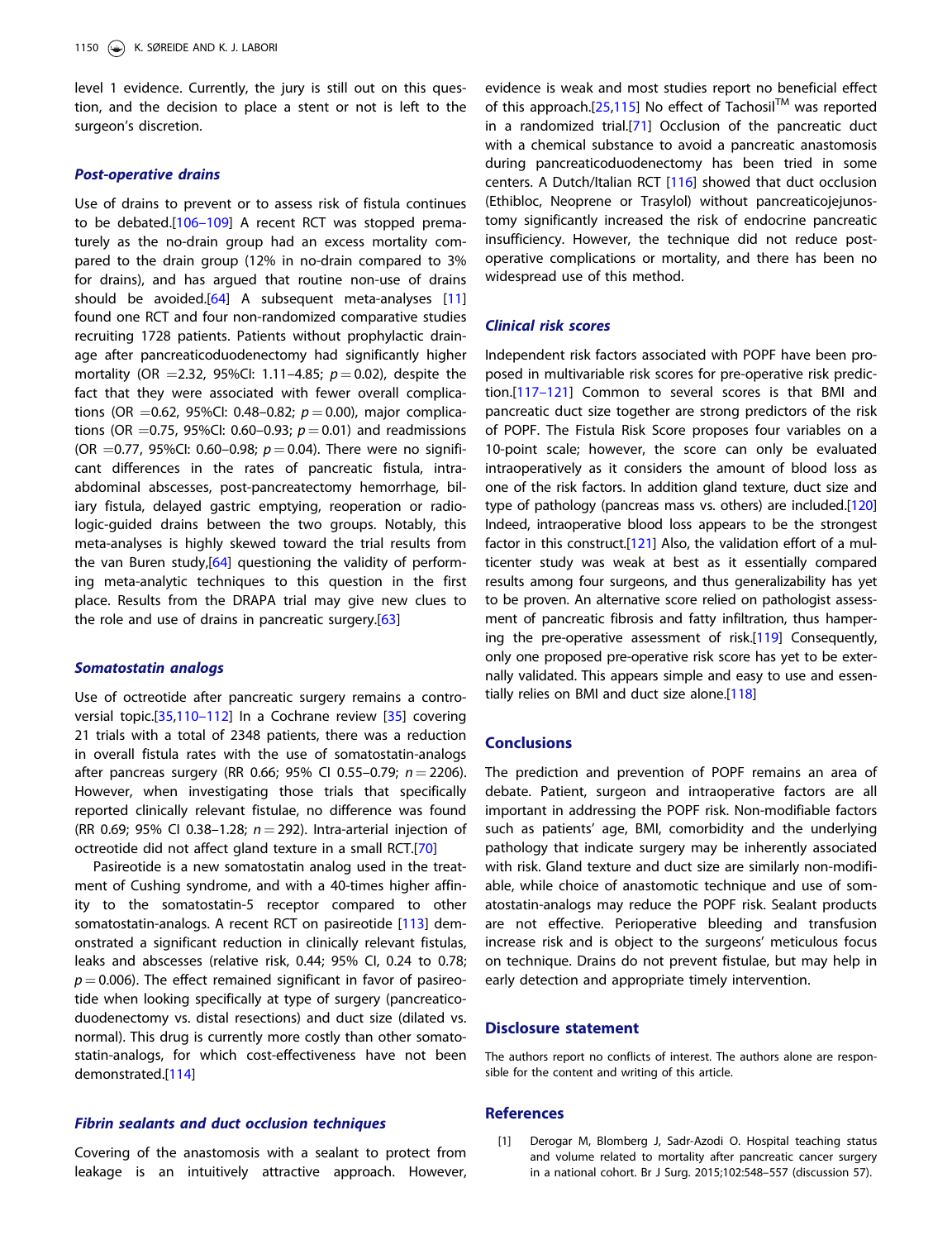- <span id="page-4-0"></span>[\[2\] G](#page-0-0)ooiker GA, Lemmens VE, Besselink MG, et al. Impact of centralization of pancreatic cancer surgery on resection rates and survival. Br J Surg. 2014;101:1000–1005.
- [\[3\] K](#page-0-0)imura W, Miyata H, Gotoh M, et al. A pancreaticoduodenectomy risk model derived from 8575 cases from a national single-race population (Japanese) using a web-based data entry system: the 30-day and in-hospital mortality rates for pancreaticoduodenectomy. Ann Surg. 2014;259:773–780.
- [4] Amico EC, Alves JR, Joao SA, et al. Complications after pancreatectomies: prospective study after ISGFP and ISGPS new classifications. Arq Bras Cir Dig. 2013;26:213–218.
- [5] Machado NO. Pancreatic fistula after pancreatectomy: definitions, risk factors, preventive measures, and management – review. Int J Surg Oncol. 2012;2012:602478.
- [\[6\] B](#page-0-0)assi C, Butturini G, Molinari E, et al. Pancreatic fistula rate after pancreatic resection. The importance of definitions. Dig Surg. 2004;21:54–59.
- [\[7\] B](#page-0-0)assi C, Dervenis C, Butturini G, et al. Postoperative pancreatic fistula: an international study group (ISGPF) definition. Surgery. 2005;138:8–13.
- [\[8\] F](#page-0-0)u SJ, Shen SL, Li SQ, et al. Risk factors and outcomes of postoperative pancreatic fistula after pancreatico-duodenectomy: an audit of 532 consecutive cases. BMC Surg. 2015;15:34.
- [\[9\] v](#page-0-0)an der Gaag NA, Harmsen K, Eshuis WJ, et al. Pancreatoduodenectomy associated complications influence cancer recurrence and time interval to death. Eur J Surg Oncol. 2014;40:551–558.
- [\[10\] Z](#page-1-0)hang H, Zhu F, Shen M, et al. Systematic review and meta-analysis comparing three techniques for pancreatic remnant closure following distal pancreatectomy. Br J Surg. 2015;102:4–15.
- [\[11\] W](#page-3-0)ang YC, Szatmary P, Zhu JQ, et al. Prophylactic intra-peritoneal drain placement following pancreaticoduodenectomy: a systematic review and meta-analysis. World J Gastroenterol. 2015;21: 2510–2521.
- [12] Vallance AE, Young AL, Macutkiewicz C, et al. Calculating the risk of a pancreatic fistula after a pancreaticoduodenectomy: a systematic review. HPB (Oxford). 2015;17:1040–1048.
- [13] Tian Y, Ma H, Peng Y, et al. Preventive effect of omental flap in pancreaticoduodenectomy against postoperative complications: a meta-analysis. Hepato-Gastroenterology. 2015;62:187–189.
- [14] Smits FJ, van Santvoort HC, Besselink MG, et al. Systematic review on the use of matrix-bound sealants in pancreatic resection. HPB (Oxford). 2015;17:1033–1039.
- [15] Ricci C, Casadei R, Taffurelli G, et al. Laparoscopic versus open distal pancreatectomy for ductal adenocarcinoma: a systematic review and meta-analysis. J Gastrointest Surg. 2015;19:770–781.
- [\[16\] M](#page-1-0)ehrabi A, Hafezi M, Arvin J, et al. A systematic review and meta-analysis of laparoscopic versus open distal pancreatectomy for benign and malignant lesions of the pancreas: it's time to randomize. Surgery. 2015;157:45–55.
- [\[17\] K](#page-2-0)laiber U, Probst P, Knebel P, et al. Meta-analysis of complication rates for single-loop versus dual-loop (Roux-en-Y) with isolated pancreaticojejunostomy reconstruction after pancreaticoduodenectomy. Br J Surg. 2015;102:331–340.
- [18] Huttner FJ, Koessler-Ebs J, Hackert T, et al. Meta-analysis of surgical outcome after enucleation versus standard resection for pancreatic neoplasms. Br J Surg. 2015;102:1026–1036.
- [19] Cecka F, Lovecek M, Jon B, et al. Intra-abdominal drainage following pancreatic resection: a systematic review. World J Gastroenterol. 2015;21:11458–11468.
- [20] Beger HG, Nakao A, Mayer B, et al. Duodenum-preserving total and partial pancreatic head resection for benign tumors – systematic review and meta-analysis. Pancreatology. 2015;15: 167–178.
- [21] Zhou Y, Zhang X, Wu L, et al. Evidence-based value of prophylactic intraperitoneal drainage following pancreatic resection: a meta-analysis. Pancreatology. 2014;14:302–307.
- [22] Rondelli F, Desio M, Vedovati MC, et al. Intra-abdominal drainage after pancreatic resection: is it really necessary? A meta-analysis of short-term outcomes. Int J Surg. 2014;12:S40–S47.
- [\[23\] R](#page-1-0)amia JM, de la Plaza R, Adel F, et al. Wrapping in pancreatic surgery: a systematic review. ANZ J Surg. 2014;84:921–924.
- [\[24\] P](#page-2-0)atel K, Teta A, Sukharamwala P, et al. External pancreatic duct stent reduces pancreatic fistula: a meta-analysis and systematic review. Int J Surg. 2014;12:827–832.
- [\[25\] O](#page-3-0)rci LA, Oldani G, Berney T, et al. Systematic review and metaanalysis of fibrin sealants for patients undergoing pancreatic resection. HPB (Oxford). 2014;16:3–11.
- [\[26\] H](#page-1-0)arnoss JC, Ulrich AB, Harnoss JM, et al. Use and results of consensus definitions in pancreatic surgery: a systematic review. Surgery. 2014;155:47–57.
- [27] Gomez T, Palomares A, Serradilla M, et al. Reconstruction after pancreatoduodenectomy: pancreatojejunostomy vs pancreatogastrostomy. World J Gastrointest Oncol. 2014;6:369–376.
- [28] Drymousis P, Raptis DA, Spalding D, et al. Laparoscopic versus open pancreas resection for pancreatic neuroendocrine tumours: a systematic review and meta-analysis. HPB (Oxford). 2014;16: 397–406.
- [\[29\] D](#page-1-0)iener MK, Fitzmaurice C, Schwarzer G, et al. Pylorus-preserving pancreaticoduodenectomy (pp Whipple) versus pancreaticoduodenectomy (classic Whipple) for surgical treatment of periampullary and pancreatic carcinoma. Cochrane Database Syst Rev. 2014;11:Cd006053.
- [30] Clerveus M, Morandeira-Rivas A, Picazo-Yeste J, et al. Pancreaticogastrostomy versus pancreaticojejunostomy after pancreaticoduodenectomy: a systematic review and meta-analysis of randomized controlled trials. J Gastrointest Surg. 2014;18: 1693–1704.
- [31] Cecka F, Jon B, Subrt Z, et al. Surgical technique in distal pancreatectomy: a systematic review of randomized trials. BioMed Res Int. 2014;2014:482906.
- [32] Casadei R, Ricci C, Lazzarini E, et al. Pancreatic resection in patients 80 years or older: a meta-analysis and systematic review. Pancreas. 2014;43:1208–1218.
- [33] Qu H, Sun GR, Zhou SQ, et al. Clinical risk factors of delayed gastric emptying in patients after pancreaticoduodenectomy: a systematic review and meta-analysis. Eur J Surg Oncol. 2013;39: 213–223.
- [34] Iacono C, Verlato G, Ruzzenente A, et al. Systematic review of central pancreatectomy and meta-analysis of central versus distal pancreatectomy. Br J Surg. 2013;100:873–885.
- [\[35\] G](#page-1-0)urusamy KS, Koti R, Fusai G, et al. Somatostatin analogues for pancreatic surgery. Cochrane Database Syst Rev. 2013;4: Cd008370.
- [\[36\] D](#page-1-0)ong Z, Xu J, Wang Z, et al. Stents for the prevention of pancreatic fistula following pancreaticoduodenectomy. Cochrane Database Syst Rev. 2013;6:CD008914.
- [37] Bai XL, Zhang Q, Masood N, et al. Duct-to-mucosa versus invagination pancreaticojejunostomy after pancreaticoduodenectomy: a meta-analysis. Chin Med J. 2013;126:4340–4347.
- [38] Zhou Y, Zhou Q, Li Z, et al. The impact of internal or external transanastomotic pancreatic duct stents following pancreaticojejunostomy. Which one is better? A meta-analysis. J Gastrointest Surg. 2012;16:2322–2335.
- [39] Xiong JJ, Altaf K, Mukherjee R, et al. Systematic review and metaanalysis of outcomes after intraoperative pancreatic duct stent placement during pancreaticoduodenectomy. Br J Surg. 2012;99: 1050–1061.
- [40] Sukharamwala P, Thoens J, Szuchmacher M, et al. Advanced age is a risk factor for post-operative complications and mortality after a pancreaticoduodenectomy: a meta-analysis and systematic review. HPB (Oxford). 2012;14:649–657.
- [41] Diener MK, Tadjalli-Mehr K, Wente MN, et al. Risk–benefit assessment of closed intra-abdominal drains after pancreatic surgery: a systematic review and meta-analysis assessing the current state of evidence. Langenbecks Arch Surg. 2011;396:41–52.
- [42] Heeger K, Fendrich V, Waldmann J, et al. Reduced complication rate after modified binding purse-string-mattress sutures pancreatogastrostomy versus duct-to-mucosa pancreaticojejunostomy. Surgeon. 2013;11:246–252.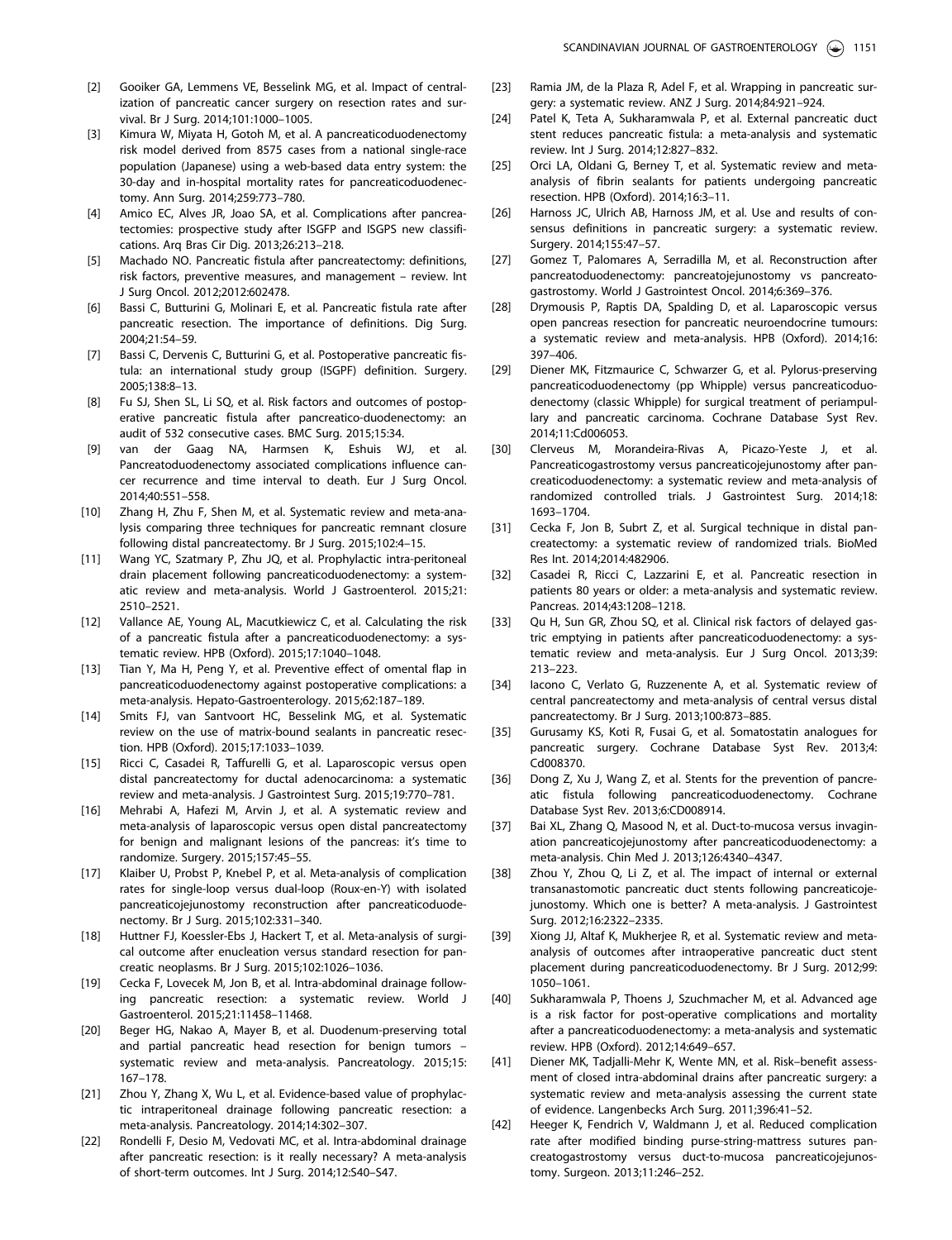- <span id="page-5-0"></span>[\[43\] Z](#page-1-0)hou Y, Yu J, Wu L, et al. Meta-analysis of pancreaticogastrostomy versus pancreaticojejunostomy on occurrences of postoperative pancreatic fistula after pancreaticoduodenectomy. Asian J Surg. 2015;38:155–160.
- [44] Xia X, Huang C, Cen G, et al. Preoperative diabetes as a protective factor for pancreatic fistula after pancreaticoduodenectomy: a meta-analysis. Hepatobiliary Pancreatic Dis Int. 2015;14:132–138.
- [\[45\] Q](#page-1-0)ue W, Fang H, Yan B, et al. Pancreaticogastrostomy versus pancreaticojejunostomy after pancreaticoduodenectomy: a metaanalysis of randomized controlled trials. Am J Surg. 2015;209: 1074–1082.
- [46] Menahem B, Guittet L, Mulliri A, et al. Pancreaticogastrostomy is superior to pancreaticojejunostomy for prevention of pancreatic fistula after pancreaticoduodenectomy: an updated meta-analysis of randomized controlled trials. Ann Surg. 2015;261:882–887.
- [\[47\] L](#page-1-0)iu FB, Chen JM, Geng W, et al. Pancreaticogastrostomy is associated with significantly less pancreatic fistula than pancreaticojejunostomy reconstruction after pancreaticoduodenectomy: a meta-analysis of seven randomized controlled trials. HPB (Oxford). 2015;17:123–130.
- [\[48\] H](#page-1-0)allet J, Zih FS, Deobald RG, et al. The impact of pancreaticojejunostomy versus pancreaticogastrostomy reconstruction on pancreatic fistula after pancreaticoduodenectomy: meta-analysis of randomized controlled trials. HPB (Oxford). 2015;17:113–122.
- [49] Yang C, Wu HS, Chen XL, et al. Pylorus-preserving versus pylorusresecting pancreaticoduodenectomy for periampullary and pancreatic carcinoma: a meta-analysis. PLoS One. 2014;9:e90316.
- [\[50\] X](#page-1-0)iong JJ, Tan CL, Szatmary P, et al. Meta-analysis of pancreaticogastrostomy versus pancreaticojejunostomy after pancreaticoduodenectomy. Br J Surg. 2014;101:1196–1208.
- [51] Lei P, Fang J, Huang Y, et al. Pancreaticogastrostomy or pancreaticojejunostomy? Methods of digestive continuity reconstruction after pancreaticodudenectomy: a meta-analysis of randomized controlled trials. Int J Surg. 2014;12:1444–1449.
- [\[52\] Z](#page-2-0)hou Y, Zhou Q, Li Z, et al. Internal pancreatic duct stent does not decrease pancreatic fistula rate after pancreatic resection: a meta-analysis. Am J Surg. 2013;205:718–725.
- [53] Wu X, Li M, Wu W, et al. The role of prophylactic transpapillary pancreatic stenting in distal pancreatectomy: a meta-analysis. Front Med. 2013;7:499–505.
- [54] Wang Q, He XR, Tian JH, et al. Pancreatic duct stents at pancreaticoduodenectomy: a meta-analysis. Digest Surg. 2013;30: 415–424.
- [55] Su AP, Cao SS, Zhang Y, et al. Does internal stenting for pancreaticojejunostomy decrease the rate of pancreatic fistula following pancreatic resections? A meta-analysis. Hepato-Gastroenterology. 2013;60:191–196.
- [56] Jensen EH, Portschy PR, Chowaniec J, et al. Meta-analysis of bioabsorbable staple line reinforcement and risk of fistula following pancreatic resection. J Gastrointest Surg. 2013;17:267–272.
- [57] Ramsey AM, Martin RC. Body mass index and outcomes from pancreatic resection: a review and meta-analysis. J Gastrointest Surg. 2011;15:1633–1642.
- [58] Giglio MC, Spalding DRC, Giakoustidis A, et al. Metaanalysis of drain-amylase content on postoperative day 1 as a predictor of pancreatic fistula following pancreatic resection. Br J Surg. 2016;103:328–336.
- [\[59\] T](#page-1-0)opal B, Fieuws S, Aerts R, et al. Pancreaticojejunostomy versus pancreaticogastrostomy reconstruction after pancreaticoduodenectomy for pancreatic or periampullary tumours: a multicentre randomised trial. Lancet Oncol. 2013;14:655–662.
- [60] Hassenpflug M, Bruckner T, Knebel P, et al. DISCOVER trial distal resection of the pancreas with or without coverage of the pancreatic remnant: study protocol of a randomised controlled trial. Trials. 2013;14:430. DOI: 10.1186/1745-6215-14-430.
- [\[61\] D](#page-1-0)iener MK, Seiler CM, Rossion I, et al. Efficacy of stapler versus hand-sewn closure after distal pancreatectomy (DISPACT): a randomised, controlled multicentre trial. Lancet. 2011;377:1514–1522.
- [62] Fujii T, Nakao A, Murotani K, et al. Influence of food intake on the healing process of postoperative pancreatic fistula after

pancreatoduodenectomy: a multi-institutional randomized controlled trial. Ann Surg Oncol. 2015;22:3905–3912.

- [\[63\] C](#page-3-0)ecka F, Lovecek M, Jon B, et al. DRAPA trial closed-suction drains versus closed gravity drains in pancreatic surgery: study protocol for a randomized controlled trial. Trials. 2015;16:207. DOI: 10.1186/s13063-015-0706-1.
- [\[64\] V](#page-3-0)an Buren G 2nd, Bloomston M, Hughes SJ, et al. A randomized prospective multicenter trial of pancreaticoduodenectomy with and without routine intraperitoneal drainage. Ann Surg. 2014; 259:605–612.
- [\[65\] T](#page-1-0)ani M, Kawai M, Hirono S, et al. Randomized clinical trial of isolated Roux-en-Y versus conventional reconstruction after pancreaticoduodenectomy. Br J Surg. 2014;101:1084–1091.
- [66] El Nakeeb A, Hamdy E, Sultan AM, et al. Isolated Roux loop pancreaticojejunostomy versus pancreaticogastrostomy after pancreaticoduodenectomy: a prospective randomized study. HPB (Oxford). 2014;16:713–722.
- [67] Martin I, Au K. Does fibrin glue sealant decrease the rate of anastomotic leak after a pancreaticoduodenectomy? Results of a prospective randomized trial. HPB (Oxford). 2013;15:561–566.
- [68] Figueras J, Sabater L, Planellas P, et al. Randomized clinical trial of pancreaticogastrostomy versus pancreaticojejunostomy on the rate and severity of pancreatic fistula after pancreaticoduodenectomy. Br J Surg. 2013;100:1597–1605.
- [69] Carter TI, Fong ZV, Hyslop T, et al. A dual-institution randomized controlled trial of remnant closure after distal pancreatectomy: does the addition of a falciform patch and fibrin glue improve outcomes? J Gastrointest Surg. 2013;17:102–109.
- [\[70\] B](#page-3-0)elyaev O, Polle C, Herzog T, et al. Effects of intra-arterial octreotide on pancreatic texture: a randomized controlled trial. Scand J Surg. 2013;102:164–170.
- [\[71\] M](#page-3-0)ontorsi M, Zerbi A, Bassi C, et al. Efficacy of an absorbable fibrin sealant patch (TachoSil) after distal pancreatectomy: a multicenter, randomized, controlled trial. Ann Surg. 2012;256:853–859. discussion 9–60.
- [72] Frozanpor F, Lundell L, Segersvard R, et al. The effect of prophylactic transpapillary pancreatic stent insertion on clinically significant leak rate following distal pancreatectomy: results of a prospective controlled clinical trial. Ann Surg. 2012;255: 1032–1036.
- [73] Bassi C, Molinari E, Malleo G, et al. Early versus late drain removal after standard pancreatic resections: results of a prospective randomized trial. Ann Surg. 2010;252:207–214.
- [74] Closset J, Journe S, Mboti F, et al. Randomized controlled trial comparing somatostatin with octreotide in the prevention of complications after pancreatectomy. Hepato-Gastroenterology. 2008;55:1818–1823.
- [\[75\] P](#page-2-0)eng SY, Wang JW, Lau WY, et al. Conventional versus binding pancreaticojejunostomy after pancreaticoduodenectomy: a prospective randomized trial. Ann Surg. 2007;245:692–698.
- [\[76\] K](#page-1-0)awai M, Hirono S, Okada KI, et al. Randomized controlled trial of pancreaticojejunostomy versus stapler closure of the pancreatic stump during distal pancreatectomy to reduce pancreatic fistula. Ann Surg. 2015. [Epub ahead of print]. DOI: 10.1097/ sla.0000000000001395.
- [\[77\] A](#page-1-0)tema JJ, Jilesen AP, Busch OR, et al. Pancreatic fistulae after pancreatic resections for neuroendocrine tumours compared with resections for other lesions. HPB (Oxford). 2015;17:38–45.
- [\[78\] B](#page-1-0)rient C, Regenet N, Sulpice L, et al. Risk factors for postoperative pancreatic fistulization subsequent to enucleation. J Gastrointest Surg. 2012;16:1883–1887.
- [\[79\] P](#page-1-0)aye F, Micelli Lupinacci R, Bachellier P, et al. Distal pancreatectomy for pancreatic carcinoma in the era of multimodal treatment. Br J Surg. 2015;102:229–236.
- [\[80\] S](#page-1-0)ell NM, Pucci MJ, Gabale S, et al. The influence of transection site on the development of pancreatic fistula in patients undergoing distal pancreatectomy: a review of 294 consecutive cases. Surgery. 2015;157:1080–1087.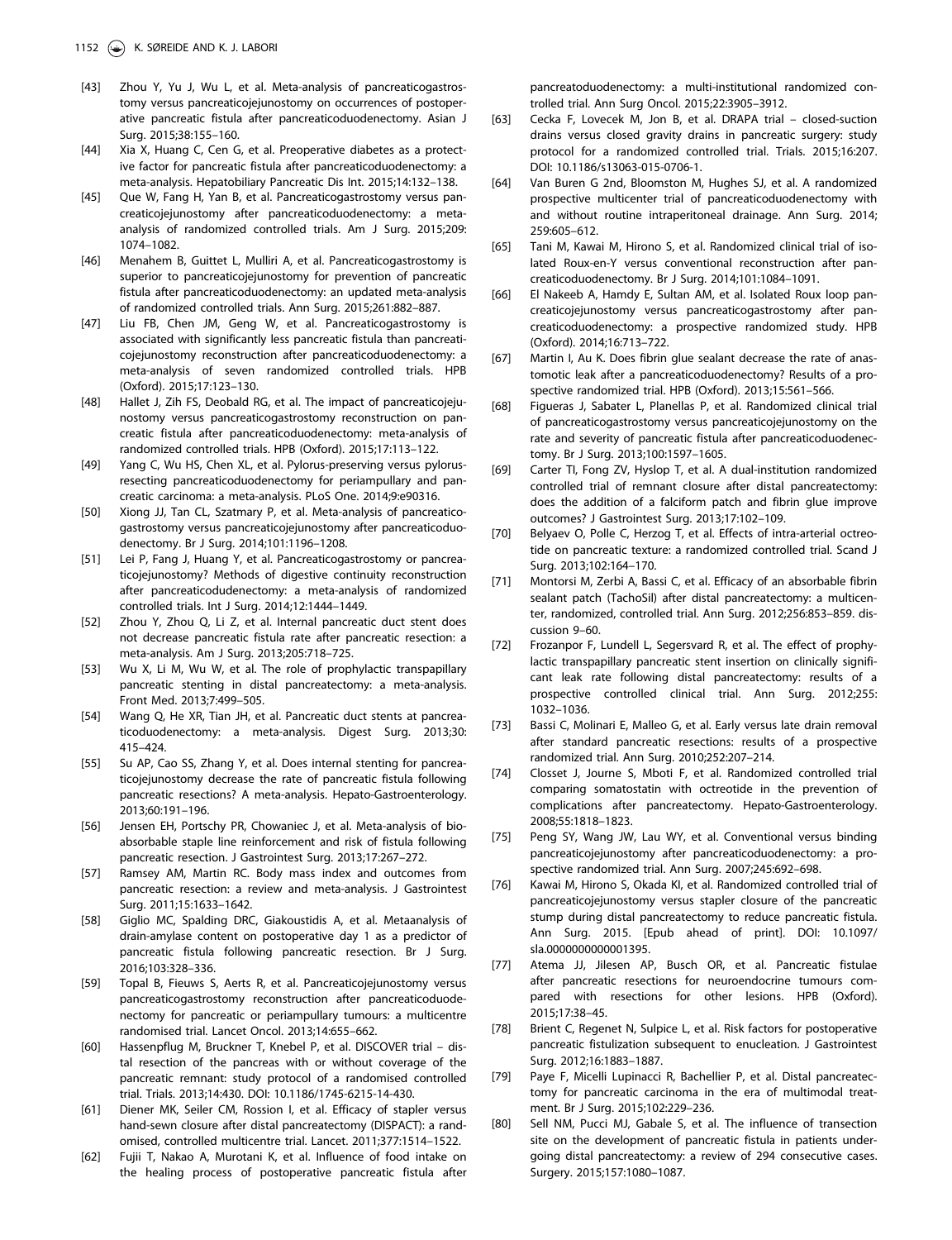- <span id="page-6-0"></span>[\[81\] C](#page-1-0)orrea-Gallego C, Dinkelspiel HE, Sulimanoff I, et al. Minimallyinvasive vs open pancreaticoduodenectomy: systematic review and meta-analysis. J Am Coll Surg. 2014;218:129–139.
- [\[82\] L](#page-1-0)ei P, Wei B, Guo W, et al. Minimally invasive surgical approach compared with open pancreaticoduodenectomy: a systematic review and meta-analysis on the feasibility and safety. Surg Laparosc Endosc Percutan Tech. 2014;24:296–305.
- [\[83\] A](#page-1-0)dams DB. The pancreatic anastomosis: the danger of a leak, which anastomotic technique is better? J Gastrointest Surg. 2009;13:1182–1183.
- [\[84\] L](#page-1-0)i T, Luo LX, Zhang C, et al. End-to-end invaginated pancreaticojejunostomy with three overlapping U-sutures – a safe and simple method of pancreaticoenteric anastomosis. J Invest Surg. 2015;28:115–119.
- [\[85\] G](#page-1-0)rendar J, Ouellet JF, Sutherland FR, et al. In search of the best reconstructive technique after pancreaticoduodenectomy: pancreaticojejunostomy versus pancreaticogastrostomy. Can J Surg. 2015;58:010014.
- [\[86\] B](#page-2-0)uc E, Flamein R, Golffier C, et al. Peng's binding pancreaticojejunostomy after pancreaticoduodenectomy: a French prospective study. J Gastrointest Surg. 2010;14:705–710.
- [\[87\] M](#page-2-0)aggiori L, Sauvanet A, Nagarajan G, et al. Binding versus conventional pancreaticojejunostomy after pancreaticoduodenectomy: a case-matched study. J Gastrointest Surg. 2010;14: 1395–1400.
- [\[88\] S](#page-2-0)trasberg SM, Drebin JA, Mokadam NA, et al. Prospective trial of a blood supply-based technique of pancreaticojejunostomy: effect on anastomotic failure in the Whipple procedure. J Am Coll Surg. 2002;194:746–758 (discussion 59–60).
- [\[89\] H](#page-2-0)artwig W, Gluth A, Hinz U, et al. Total pancreatectomy for primary pancreatic neoplasms: renaissance of an unpopular operation. Ann Surg. 2015;261:537–546.
- [\[90\] L](#page-2-0)iu QY, Zhang WZ, Xia HT, et al. Analysis of risk factors for postoperative pancreatic fistula following pancreaticoduodenectomy. World J Gastroenterol. 2014;20:17491–17497.
- [\[91\] S](#page-2-0)u AP, Zhang Y, Ke NW, et al. Triple-layer duct-to-mucosa pancreaticojejunostomy with resection of jejunal serosa decreased pancreatic fistula after pancreaticoduodenectomy. J Surg Res. 2014;186:184–191.
- [\[92\] D](#page-2-0)istler M, Kersting S, Ruckert F, et al. Chronic pancreatitis of the pancreatic remnant is an independent risk factor for pancreatic fistula after distal pancreatectomy. BMC Surg. 2014;14:54.
- [\[93\] A](#page-2-0)nsorge C, Strommer L, Andren-Sandberg A, et al. Structured intraoperative assessment of pancreatic gland characteristics in predicting complications after pancreaticoduodenectomy. Br J Surg. 2012;99:1076–1082.
- [\[94\] H](#page-2-0)atano M, Watanabe J, Kushihata F, et al. Quantification of pancreatic stiffness on intraoperative ultrasound elastography and evaluation of its relationship with postoperative pancreatic fistula. Int Surg. 2015;100:497–502.
- [\[95\] F](#page-2-0)rozanpor F, Loizou L, Ansorge C, et al. Correlation between preoperative imaging and intraoperative risk assessment in the prediction of postoperative pancreatic fistula following pancreatoduodenectomy. World J Surg. 2014;38:2422–2429.
- [\[96\] S](#page-2-0)ugimoto M, Takahashi S, Kojima M, et al. What is the nature of pancreatic consistency? Assessment of the elastic modulus of the pancreas and comparison with tactile sensation, histology, and occurrence of postoperative pancreatic fistula after pancreaticoduodenectomy. Surgery. 2014;156:1204–1211.
- [\[97\] A](#page-2-0)nsorge C, Regner S, Segersvard R, et al. Early intraperitoneal metabolic changes and protease activation as indicators of pancreatic fistula after pancreaticoduodenectomy. Br J Surg. 2012;99:104–111.
- [\[98\] Y](#page-2-0)amashita S, Sakabe M, Ishizawa T, et al. Visualization of the leakage of pancreatic juice using a chymotrypsin-activated fluorescent probe. Br J Surg. 2013;100:1220–1228.
- [\[99\] F](#page-2-0)ujiwara Y, Shiba H, Shirai Y, et al. Perioperative serum albumin correlates with postoperative pancreatic fistula after pancreaticoduodenectomy. Anticancer Res. 2015;35:499–503.
- [100] Huang R, Liu B, Chen H, et al. Risk factors and medico-economic effect of pancreatic fistula after pancreaticoduodenectomy. Gastroenterol Res Pract. 2015;2015:917689. DOI: 10.1155/2015/ 917689.
- [101] Kim DH, Choi SH, Choi DW, et al. Division of surgeon workload in pancreaticoduodenectomy: striving to decrease post-operative pancreatic fistula. ANZ J Surg. 2015. [Epub ahead of print]. DOI:10.1111/ans.13038.
- [\[102\] P](#page-2-0)artelli S, Tamburrino D, Crippa S, et al. Evaluation of a predictive model for pancreatic fistula based on amylase value in drains after pancreatic resection. Am J Surg. 2014;208:634–639.
- [103] Palani Velu LK, Chandrabalan VV, Jabbar S, et al. Serum amylase on the night of surgery predicts clinically significant pancreatic fistula after pancreaticoduodenectomy. HPB (Oxford). 2014; 16:610–619.
- [104] Israel JS, Rettammel RJ, Leverson GE, et al. Does postoperative drain amylase predict pancreatic fistula after pancreatectomy? J Am Coll Surg. 2014;218:978–987.
- [\[105\] S](#page-2-0)achs TE, Pratt WB, Kent TS, et al. The pancreaticojejunal anastomotic stent: friend or foe? Surgery. 2013;153:651–662.
- [\[106\] A](#page-3-0)nsorge C, Nordin JZ, Lundell L, et al. Diagnostic value of abdominal drainage in individual risk assessment of pancreatic fistula following pancreaticoduodenectomy. Br J Surg. 2014; 101:100–108.
- [107] Fong ZV, Correa-Gallego C, Ferrone CR, et al. Early drain removal the middle ground between the drain versus no drain debate in patients undergoing pancreaticoduodenectomy: a prospective validation study. Ann Surg. 2015;262:378–383.
- [108] Behrman SW, Zarzaur BL, Parmar A, et al. Routine drainage of the operative bed following elective distal pancreatectomy does not reduce the occurrence of complications. J Gastrointest Surg. 2015;19:72–79. discussion 9.
- [109] McMillan MT, Fisher WE, Van Buren G 2nd, et al. The value of drains as a fistula mitigation strategy for pancreatoduodenectomy: something for everyone? Results of a randomized prospective multi-institutional study. J Gastrointest Surg. 2015;19:21–30. discussion 30–31.
- [\[110\] M](#page-3-0)cMillan MT, Christein JD, Callery MP, et al. Prophylactic octreotide for pancreatoduodenectomy: more harm than good? HPB (Oxford). 2014;16:954–962.
- [111] Droeser RA, Jeanmonod P, Schuld J, et al. Octreotide prophylaxis is not beneficial for biochemical activity and clinical severity of postoperative pancreatic fistula after pancreatic surgery. Digest Surg. 2012;29:484–491.
- [112] Kurumboor P, Palaniswami KN, Pramil K, et al. Octreotide does not prevent pancreatic fistula following pancreatoduodenectomy in patients with soft pancreas and non-dilated duct: a prospective randomized controlled trial. J Gastrointest Surg. 2015; 19:2038–2044.
- [\[113\] A](#page-3-0)llen PJ, Gonen M, Brennan MF, et al. Pasireotide for postoperative pancreatic fistula. N Engl J Med. 2014;370:2014–2022.
- [\[114\] A](#page-3-0)nderson R, Dunki-Jacobs E, Burnett N, et al. A cost analysis of somatostatin use in the prevention of pancreatic fistula after pancreatectomy. World J Surg. 2014;38:2138–2144.
- [\[115\] H](#page-3-0)anna EM, Martinie JB, Swan RZ, et al. Fibrin sealants and topical agents in hepatobiliary and pancreatic surgery: a critical appraisal. Langenbecks Arch Surg. 2014;399:825–835.
- [\[116\] T](#page-3-0)ran K, Van Eijck C, Di Carlo V, et al. Occlusion of the pancreatic duct versus pancreaticojejunostomy: a prospective randomized trial. Ann Surg. 2002;236:422–428. discussion 8.
- [\[117\] Y](#page-3-0)amamoto Y, Sakamoto Y, Nara S, et al. A preoperative predictive scoring system for postoperative pancreatic fistula after pancreaticoduodenectomy. World J Surg. 2011;35:2747–2755.
- [\[118\] R](#page-3-0)oberts KJ, Hodson J, Mehrzad H, et al. A preoperative predictive score of pancreatic fistula following pancreatoduodenectomy. HPB (Oxford). 2014;16:620–628.
- [\[119\] G](#page-3-0)aujoux S, Cortes A, Couvelard A, et al. Fatty pancreas and increased body mass index are risk factors of pancreatic fistula after pancreaticoduodenectomy. Surgery. 2010;148:15–23.